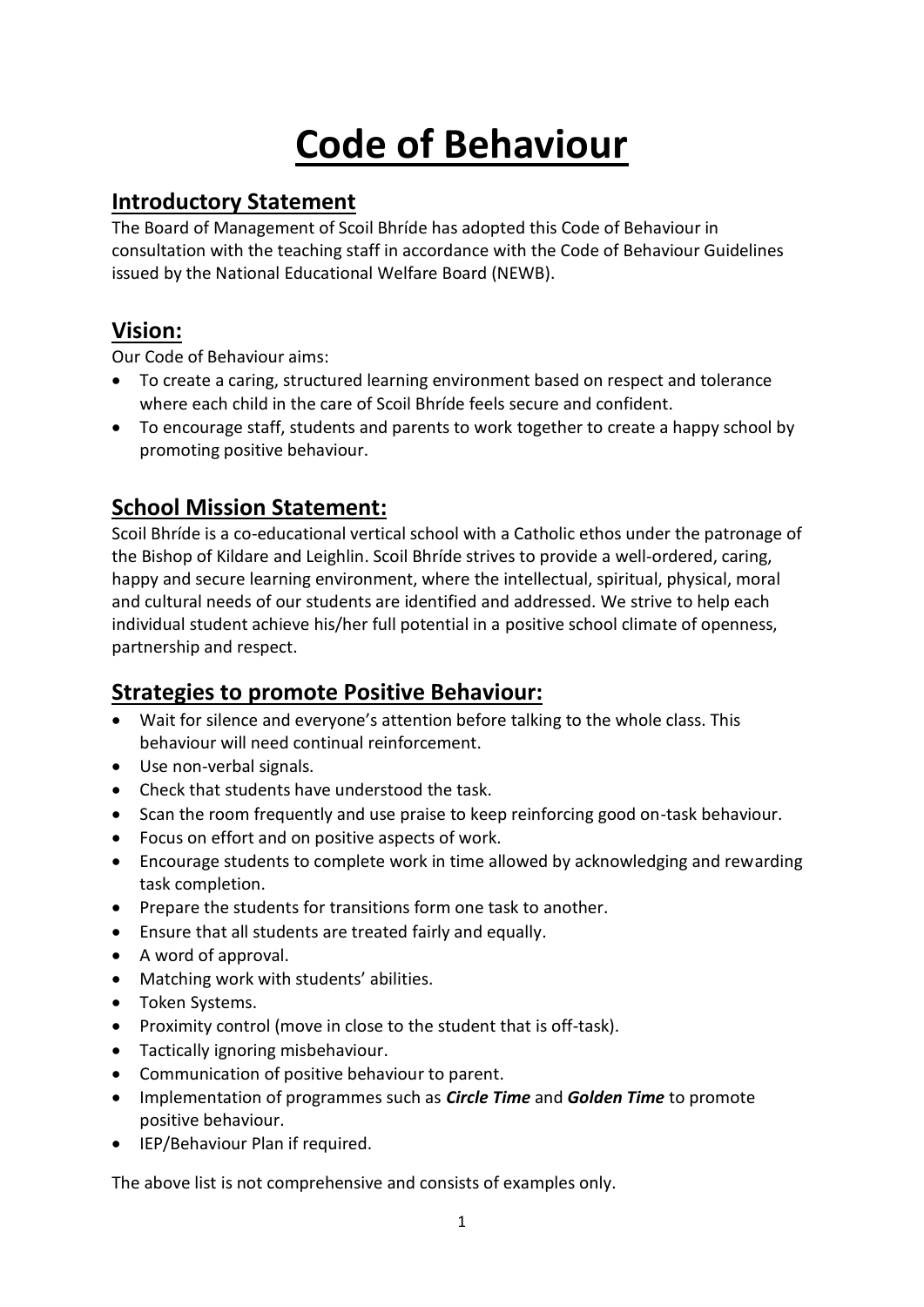# **Expectations of Students**

# **On the School Premises**

- 1. Students are expected to enter and leave the school building at all times in an orderly fashion.
- 2. Silence is encouraged while students are going to and from their classroom and to and from the hall/yard.
- 3. Students are asked to walk at all times when inside the school building.
- 4. Students are expected to speak nicely to all children and all adults and refrain from using inappropriate language.
- 5. Students are encouraged to wear their school uniform.
- 6. Chewing gum is never allowed.
- 7. Students should cross the road at the pedestrian crossing only.
- 8. If cycling to school, the cyclist should dismount at the school gate and walk with his/her bicycle to the bicycle shelter.
- 9. As we have a number of children in the school with nut allergies, nuts and products with nut traces are not allowed.
- 10. All children in classrooms upstairs should use the main stairway to get to their classrooms in the morning.
- 11. Students are not permitted to have mobile phones/cameras or any recording devices in school.

# **In the Playground:**

- Everyone has a right to enjoy their break times in a safe environment.
- Areas are defined for each class grouping and children must keep to their own area.
- There is at least one teacher supervising each area, one teacher supervising the hall and one teacher supervising the corridor.
- The Class teacher must accompany his/her class to the designated area of the yard and must remain with the class until the supervising teacher for that area arrives.
- SNAs must be present to supervise children who need SNA support during break times.
- Fighting, rough play, physical force, climbing or actions that put the safety of others at risk will not be tolerated.
- Our motto for the playground is *'kind hands, kind feet ',* which will be modelled and roleplayed with each class.
- If a child misbehaves on the junior yards, he/she will be asked to walk with the teacher on yard or in extreme cases will be sent to sit on the bench in the corridor and be supervised by the teacher on corridor duty.
- If a child misbehaves on the senior yards, the teacher on duty will try to resolve it.
- If a child seriously misbehaves on the senior yards, he/she will be sent to sit on the bench in the corridor and will be supervised by the teacher on corridor duty.
- Children need to get permission from the teacher on duty to leave their designated area of the yard.
- We encourage all children to use the toilet before going out to the yard.
- Accidents and serious incidents of misbehaviour will be recorded in an 'incident book'.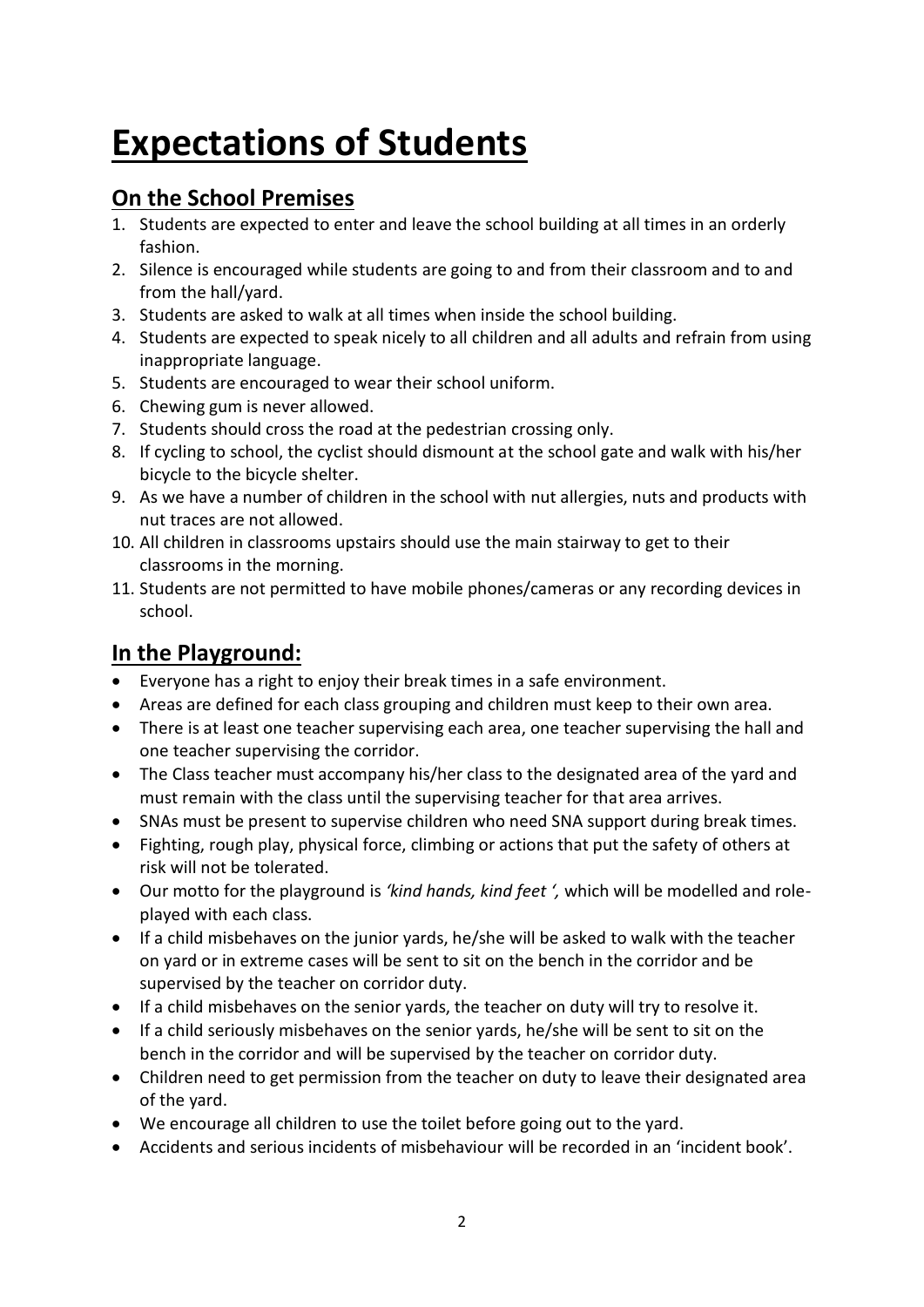It is the teacher on duty's responsibility to ensure that parents will be informed ASAP of all accidents where there is contact with the child's head.

# **When the children have to stay in at break times:**

- Children will remain in their seats in their classrooms.
- An activity will be organised by the class teacher to occupy the children.
- An SNA will remain in any room with a child who has SNA access.
- The teachers on yard duty will walk between assigned classrooms as follows:-
	- $\circ$  Rms. 1, 2 & 3 will be supervised by the teacher on duty in the Junior Infant Yard.
	- o Rms. 4 & 5 will be supervised by the teacher on duty in the Senior Infant Yard.
	- o Rms. 6, 7 & 8 will be supervised by the teacher on duty in the  $1<sup>st</sup>$  Class Yard.
	- $\circ$  Rms. 9, 10, 11 & 12 will be supervised by the teacher on duty in the 2<sup>nd</sup> Class Yard.
	- o Rms. 13,14 & 15 will be supervised by the SNAs.
	- $\circ$  Rms. 16, 17, 18 & 19 will be supervised by the teacher on duty in the 3<sup>rd</sup>/4<sup>th</sup> Class Yard.
	- o Rms. 20, 21 & 22 will be supervised by the teacher on duty in the Hall.
	- o Rms. 23 & 24 will be supervised by the teacher on duty in the Corridor.
	- o Rms. 25, 26 & 27 will be supervised by the teacher on duty in the  $5^{th}/6^{th}$  Class Yard.
- If it rains while on yard and the children need to be brought in the following will happen:

# **Fifth and Sixth**

- o The Teacher in the hall will open the hall doors.
- o The Teacher in the Fifth/Sixth class yard will open all gates in that yard.
- o The children from Fifth and Sixth classes will walk quickly and quietly to the hall and line up in the hall while supervised by the teacher on hall duty.
- $\circ$  The Teacher on duty in the 5<sup>th</sup>/6<sup>th</sup> Class Yard will remain on the yard until all of the children are in the hall and then proceed upstairs to supervise children coming up the stairs.
- o The Teacher on duty in the hall will allow one class upstairs at a time.

# **Third and Fourth**

- The SNA will leave the yard to open the door and will proceed to the first landing on the stairs to supervise the children coming up the stairs.
- The teacher will remain on the yard until all the children have left the yard and then proceed upstairs to supervise assigned rooms.

# **First and Second**

- The SNA will go in to the corridor to supervise the children as they are going to their classrooms.
- The children will line up as usual and the teacher on duty will allow a class in at a time and then supervise the children indoors.
- Second class will proceed indoors first, followed by the children in First Class.
- The teacher on First Class duty will be the last person to go indoors and will close the door.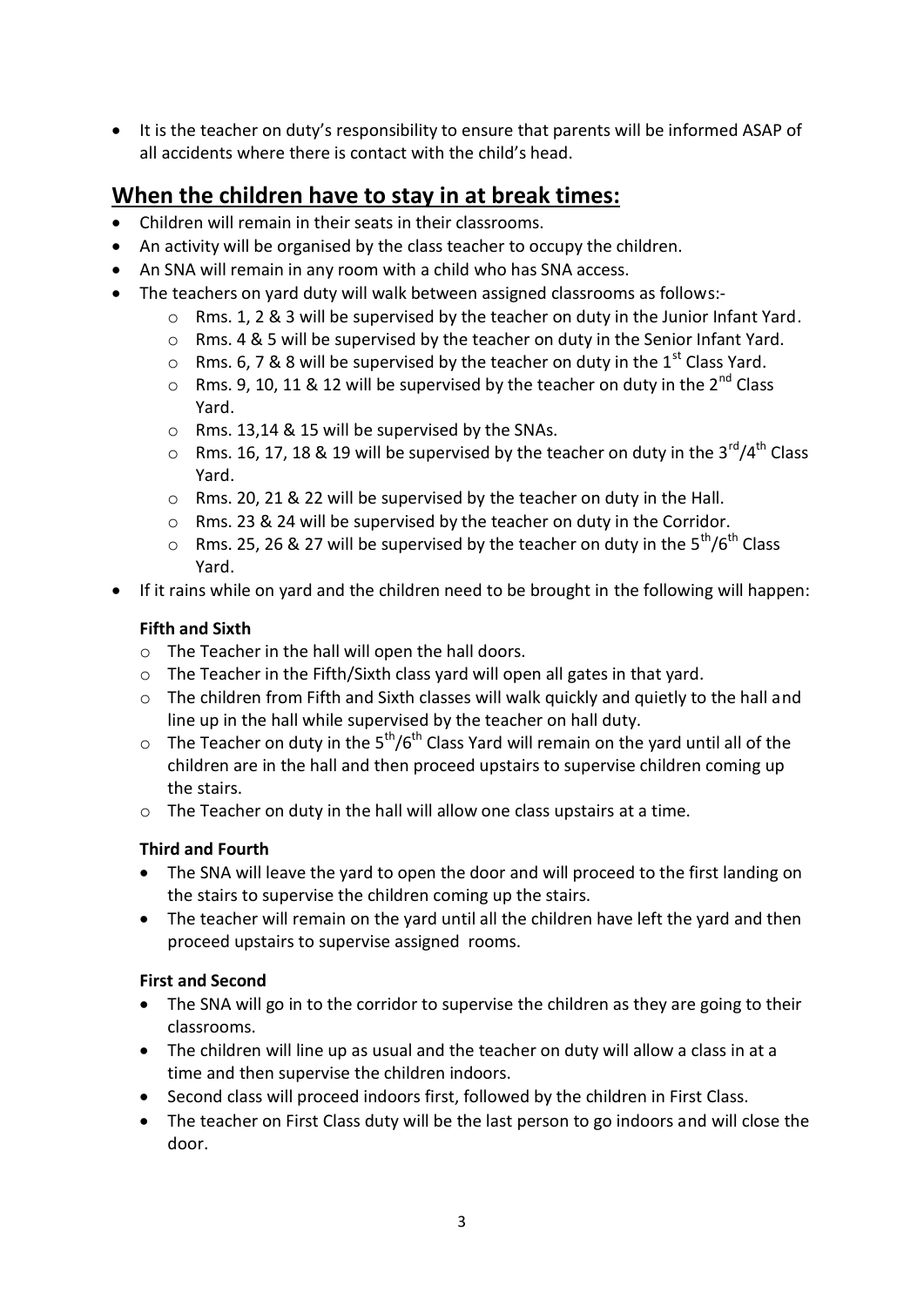#### **Junior and Senior Infants**

- o The children will line up as usual and the teacher on duty will allow a class in at a time and then supervise the children.
- o Junior Infants will proceed indoors first, followed by the Senior Infants.
- $\circ$  The teacher on corridor duty will supervise the children coming in to the building.
- $\circ$  The teacher on Senior Infant duty will be the last person to go indoors and will close the door.

# *In the event, that the Senior children are not able to go to the yard and the Junior children are, the teacher on Corridor Duty will supervise upstairs and the teacher in the hall will deal with all incidents from the Junior Yard.*

# **At Swimming:**

- $\circ$  The school will make every effort to have a male and female teacher supervise swimming.
- o Every student must listen to and obey the class teachers and the swimming instructors/life-guards.
- o Children must walk at all times at the swimming pool.
- o Shouting or playing in the dressing rooms will not be tolerated.
- o Swimming caps are required.
- o The children must obey the pool rules.
- o The children are expected to dress quickly after each session.
- o Hairsprays/gels/spray deodorants are not allowed.
- $\circ$  The children must remain seated on the bus and use their seat belts.

# **On School Trips:**

- $\circ$  Children must sit down and wear a seat-belt when travelling from school on a bus.
- $\circ$  Every student must listen to and obey the class teachers and anyone with the responsibility of being a guide during the trip.
- o Children must remain with their assigned group.
- $\circ$  Children must seek permission from the class teacher to leave the group for any reason (toilet etc.).

# **In the Classroom:**

At the beginning of the school year, each class teacher in consultation with the children in his/her class will draw up a list of class rules. These rules will be on display in the classroom throughout the year and will be referred to regularly. The rules will be phrased in a positive way, outlining the behaviour expected rather than what not to do. Rules will be colourcoded as follows:-

- Red rules to ensure safety. All class levels will have 'red' rules.
- Green rules to promote good communication skills. All class levels will have 'green' rules.
- Blue rules to promote a good learning environment. Class levels from Senior Infants to 6<sup>th</sup> class will have 'blue' rules.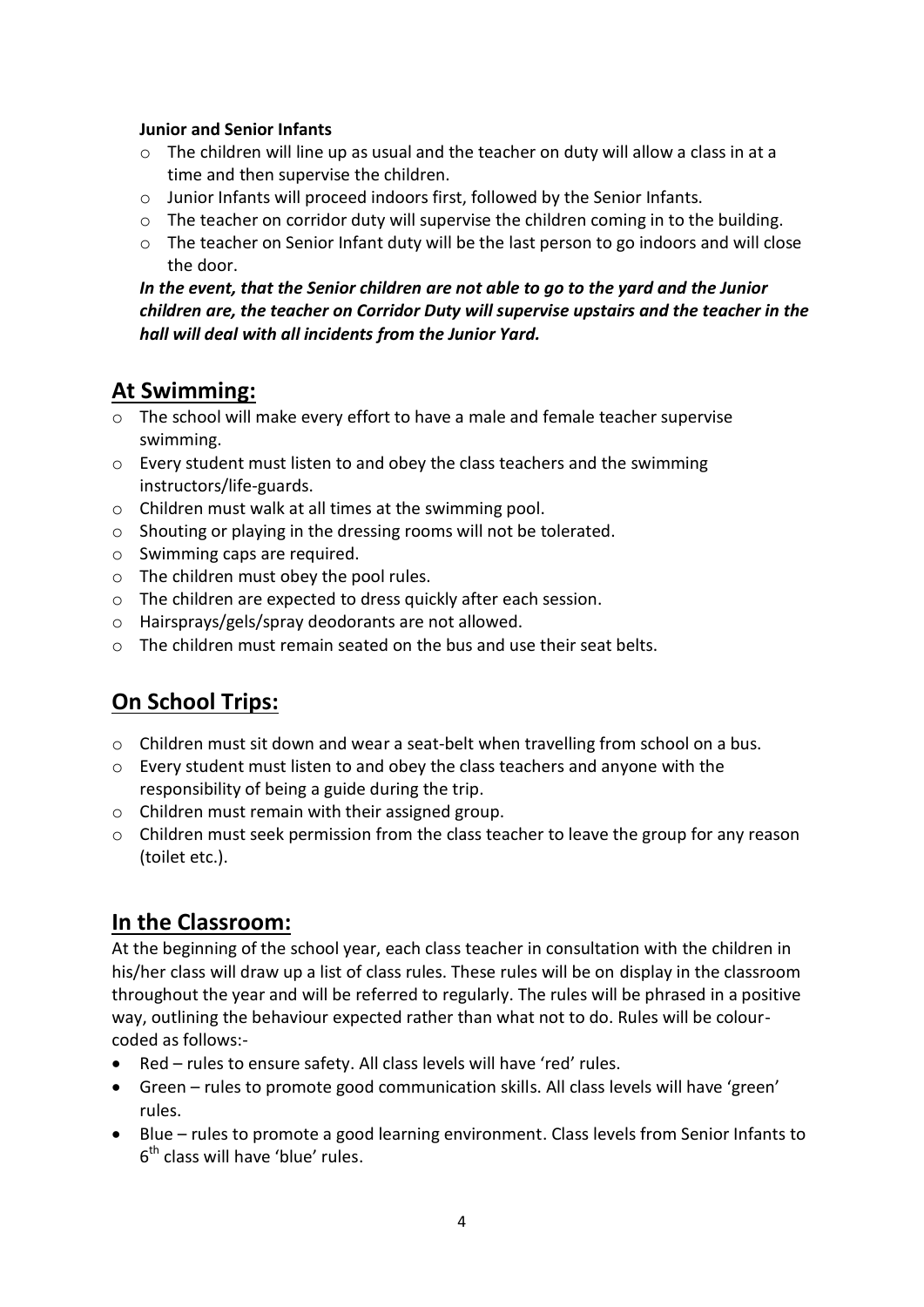$\bullet$  Yellow – rules to promote respect. Class levels from 2<sup>nd</sup> class to 6<sup>th</sup> class will have 'yellow' rules.

The month of September will be used by the teacher to get to know each child and build up a relationship of trust and confidence with each child.

# **Expectations of Teachers**

All teachers in the school are members of the Teaching Council and are obliged to follow the 'Code of Professional Conduct for Teachers' published by the Teaching Council in accordance with Section 7(2)(b) of the Teaching Council Act, 2001 and available on the Teaching Council website.

See also Appendix A – Agreed procedures for teachers regarding Break Times in Scoil Bhríde.

# **Expectations of Parents**

- o Parents will ensure that children attend school every day and on time.
- o Parents will ensure that children are collected on time from school.
- $\circ$  Parents will inform the class teacher the name of the person collecting their child.
- o Parents will attend Parent/Teacher meetings.
- $\circ$  On enrolment, parents will inform the school of any special needs or medical needs their children may have.
- $\circ$  Parents will ensure that children wear their school uniform to school every day and their PE tracksuit on PE days.
- o Parents will encourage children to report any incidents of bullying to a teacher.
- o Parents will encourage children to co-operate with school rules and procedures.
- o Parents will ensure that children are given a healthy lunch every day.
- o Parents will ensure that homework is completed.
- o If a parent wishes to complain about anything he/she must follow the complaint's procedures. See Appendix 1.
- o If a child is absent from school, parents must inform the school in writing the reason for the absence.
- o If a child needs to leave the school during school time, parents must inform the school in advance and in writing and indicate who is going to collect the child.
- o When a parent needs to meet with a teacher, he/she will make an appointment.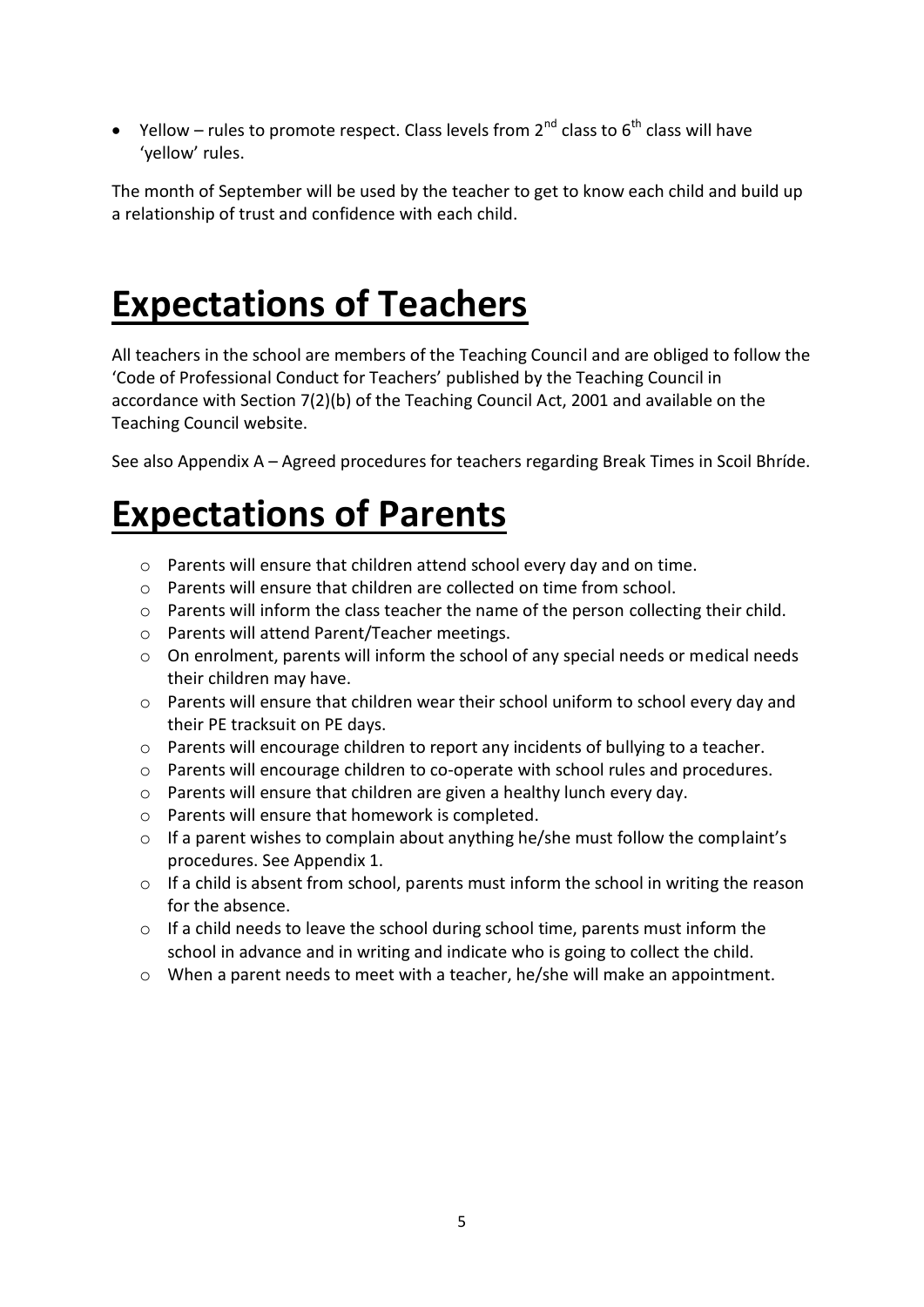# **Consequences of Unacceptable Behaviour:**

# **On the School Premises, in the Playground, at Swimming and on School Trips:**

- The student will be reminded of the expected behaviour.
- The student will be given time to change the unacceptable behaviour.
- If necessary, parents will be informed.
- If a child has a mobile phone, camera or recording device in school, it will be confiscated and locked in the Principal's Office until the following Friday.
- If a child misbehaves on Junior Yards during break times, he/she will be asked to walk with the teacher on yard or in extreme cases will be sent to sit on the bench in the corridor and be supervised by the teacher on corridor duty.
- If a child misbehaves on the Senior Yards during break times, the teacher on duty will try and resolve it. If a child seriously misbehaves on the Senior Yards, he/she will be sent to sit on the bench in the corridor and will be supervised by the teacher on corridor duty.
- If a child refuses to go in to the bench in the corridor or if the serious misbehaviour happens at the end of break time, the child will be asked to go to the bench at the next break-time.
- Serious misbehaviours during break times will be recorded in the 'incident book'.
- Food products that are not allowed in school (chewing gum and nut products) will be returned to parents in an envelope. The child will be asked to dispose of opened chewing gum in the bin.
- If a child persistently refuses to comply with the expected behaviours his/her parents will be contacted.

# **In the Classroom:**

# **Junior Infants – Second Class**

At this learning stage:-

- The teacher should selectively ignore some behaviours (except safety ones).
- The child should be redirected.
- If the behaviour persists the child should be given a warning card.
- The warning card is given discreetly and it will be explained that the child needs to change the behaviour.
- The child is given a certain amount of time (depending on age/needs of particular child) to change the behaviour.
- If giving the child a second card is deemed necessary, the child will again be given time to change the behaviour before being asked to go to the 'Time Out' table.

# *Time Out should be a last resort at this stage.*

Each class should have 5 rules + a golden rule. The 'golden' rule will be a rule that the class will work on for a given period of time.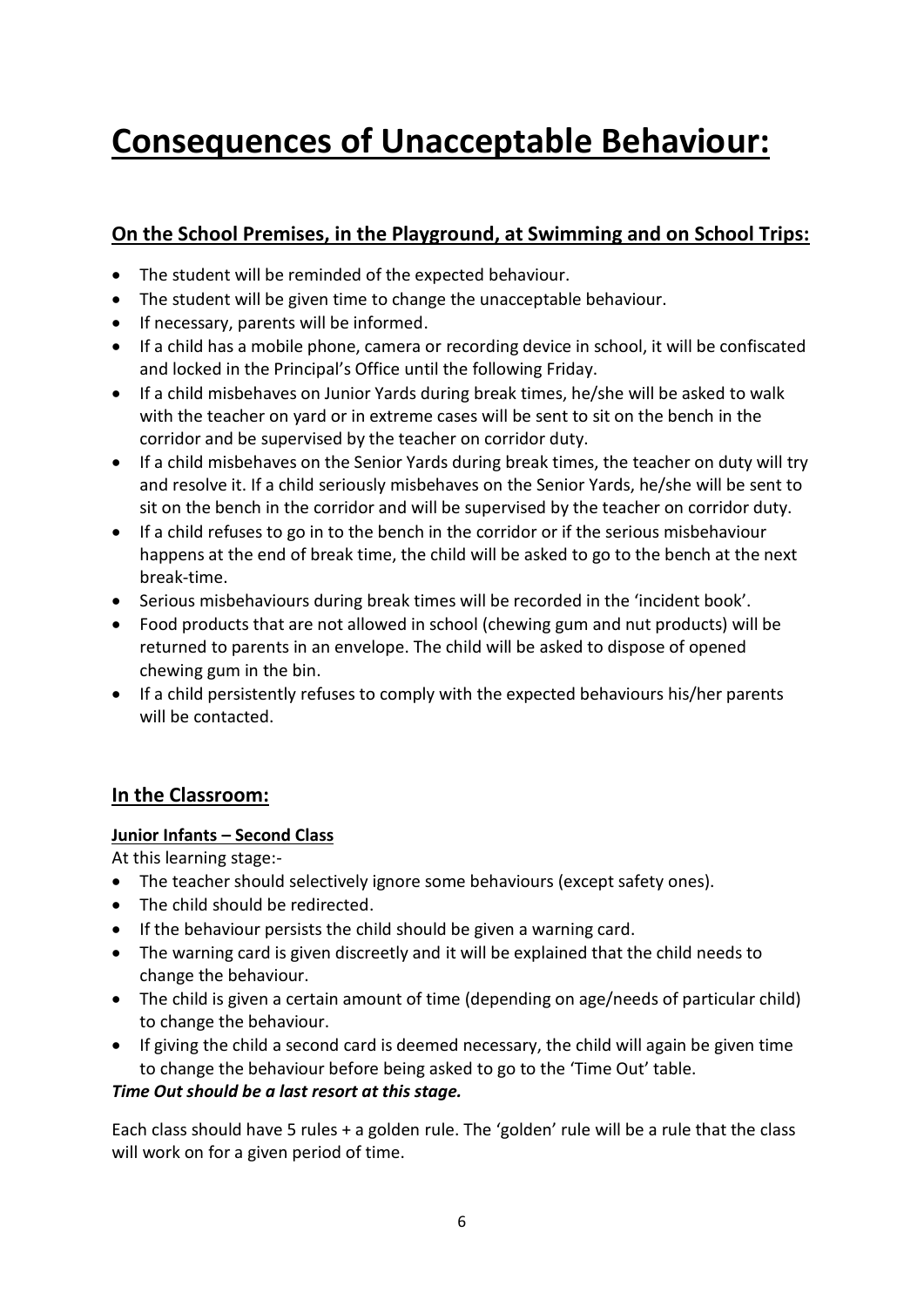- $\bullet$  Red safety
- Green communication
- $\bullet$  Blue learning
- Yellow respect
- Golden this rule will be taught and practiced over a given period of time.

# **Red Rules**

- 1. I sit on my chair correctly.
- 2. I keep my hands and my feet to myself.

#### **Green Rules**

- 1. I look at the teacher.
- 2. I listen for my name.
- 3. I put my hand up.

#### **Blue** Rules

- 1. I work quietly.
- 2. I try my best.

#### **Yellow Rules**

1. I am nice to everyone.

# **3 rd Class – 6 th Class**

When drawing up classroom rules with the children in these class levels, there should be a lot of discussion around the need for rules, what suitable rules for the classroom are and where the rules fit in the colour coded scheme.

- There will be no more than two rules in each colour-coded section of the classroom rules.
- Each rule will be identified by R1 or R2 ( $R = rule$ ).
- Should a child break a rule, he/she will be handed a warning card (colour-coded, with R1 or R2 on it, so the child is aware of which rule was broken).
- Giving the child this card, allows the child time to make a good decision and change his /her behaviour.
- The time allowed will have been agreed with the class when drawing up the rules.
- If the behaviour changes, the warning card is taken from the child and there is no more about it.
- If the unacceptable behaviour continues, the child is sent to 'Time Out'.

In general, Time Out should not last longer than 10 minutes. If a child refused to go to 'Time Out', they will have an extra minute added on.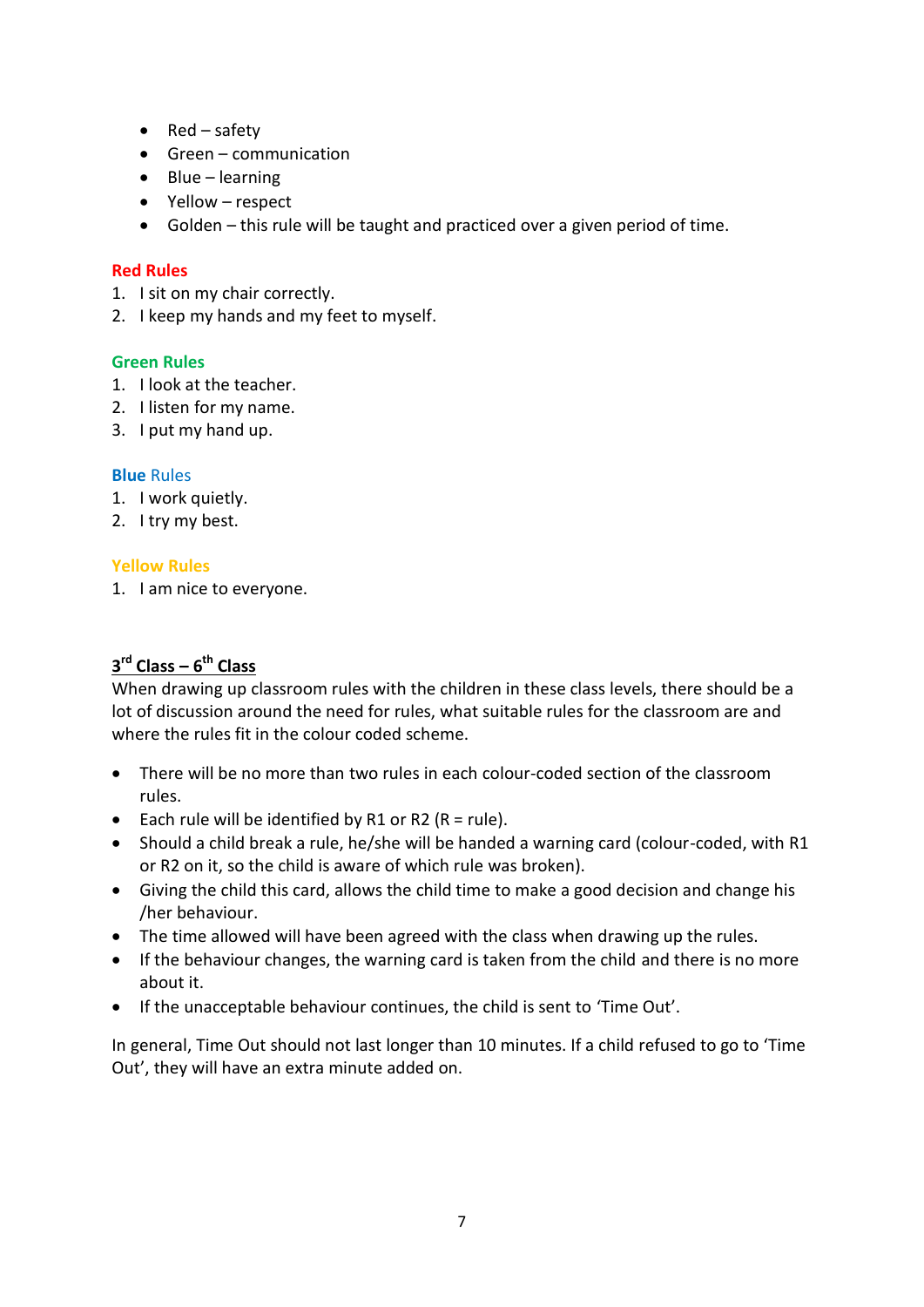# **Time Out**

# **What is it?**

'Time Out' can be described as an extended form of 'ignoring', where the student is removed for a short period from all sources of reinforcement. It is a consequence which is reserved for 'severe behaviours' such as

- $\circ$  Aggression towards teachers and other students, e.g. hitting, extreme verbal abuse;
- o Destructive behaviour;
- o Extreme non-compliance, i.e. refusing to do as told about three quarters of the time.

#### **Benefits**

- **1.** Time out provides an immediate consequence for serious misbehaviour and a means of reducing the impact of disruptive behaviour on peers.
- **2.** It gives the student a period of time for reflection and calming down and fosters the development of the student's sense of responsibility.
- **3.** It also provides important breathing space for the teacher and other students.
- **4.** It is a means of communication that the behaviour is unacceptable and that the other student's rights/needs must be safeguarded.
- **5.** When clearly located with the class rules, it may be accepted as a consequence for behaviour, rather than seen as a punitive measure.
- **6.** It allows the teacher to model a non-confrontational response to conflict.

# **Setting up a Time Out System**

Setting up a Time Out system requires careful planning and should be part of an overall classroom plan.

#### **Location:**

- o In the classroom this requires an empty chair away from the busiest areas of the classroom and any interesting resources.
- $\circ$  It should be somewhere the student cannot make eye contact with any other student. Names such as *thinking chair, quiet chair* are appropriate.

# **Length of Time Out:**

- o A useful rule of thumb is one minute per year of age and **not more than ten minutes**.
- o A timer is essential.

# **Teaching students about Time Out:**

- o Explain to the students the behaviours which lead to time out.
- o Teach and role-play how to handle going to the Time Out chair.
- o Teach and role-play with students how to help the student by ignoring their behaviour while in Time Out.

#### **Giving Time Out:**

o First give a warning (unless the behaviour is violent or destructive) and wait for the student's response.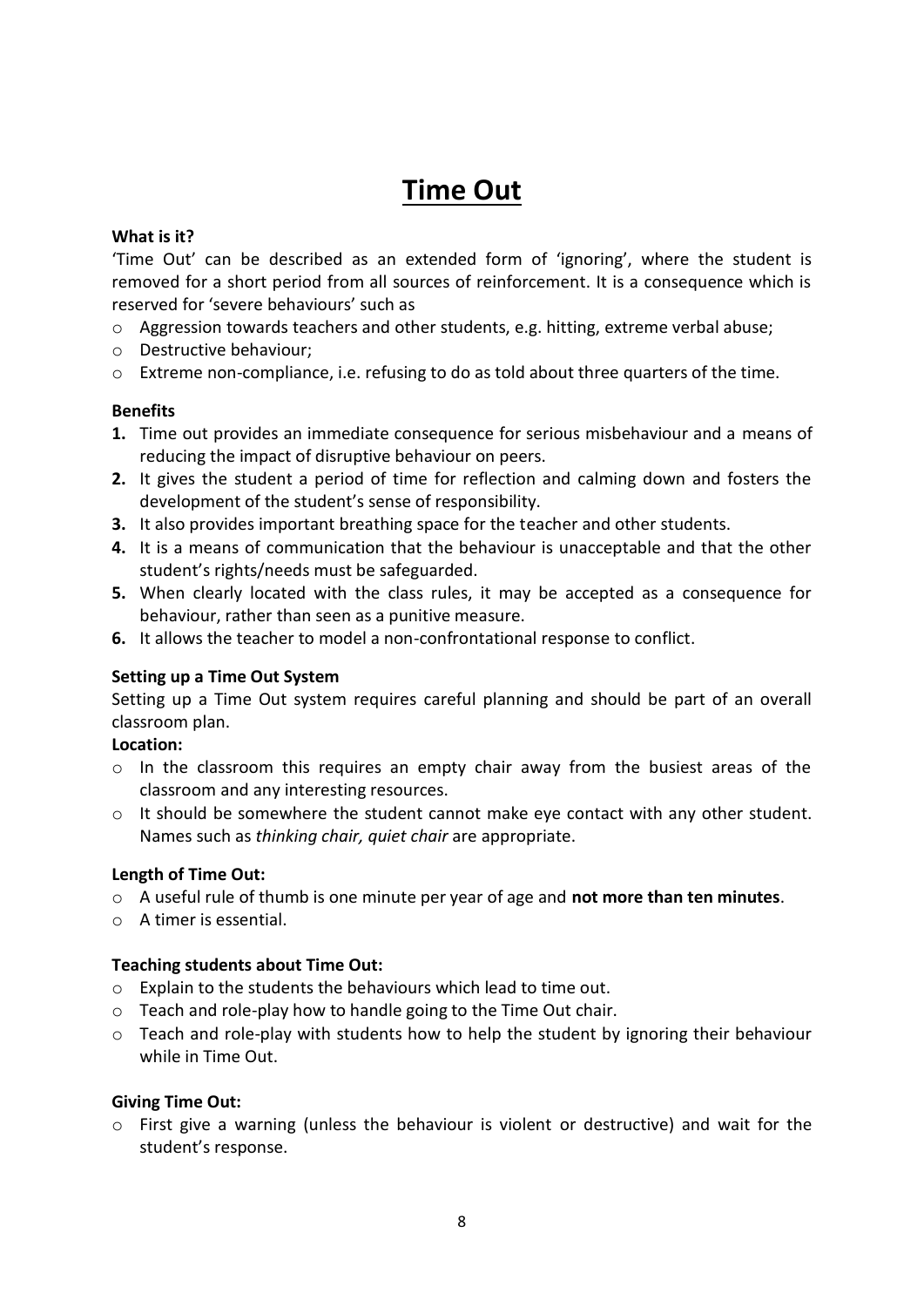- $\circ$  Using a calm, firm tone of voice, tell the student what they did and that they must go to Time Out.
- o Set a timer.

### **When Time Out is up:**

- o When a student is returning from Time Out, it is important to welcome them back to the class.
- o The teacher should then look for the first behaviour which can be reinforced through praise.

#### **Refusal to go to or stay in Time Out**

o A minute can be added for each refusal up to three minutes extra.

#### **Record Keeping**

o The teacher will keep a record of who has been sent to Time Out, when and for what.

#### **Things to avoid**

- o Criticism, negative commentary and angry responses.
- o Responding to secondary behaviours such as muttering under breath.
- o Empty threats and delayed responses.

# **Other Forms of Time Out**

- $\circ$  Seek a reason to remove a student from a situation as a confrontation is brewing e.g. to deliver a message.
- $\circ$  Move a student to a separate table to complete their work if they can't work quietly in a group.
- o Have a brief cooling off/thinking time within the classroom.

# **Extreme non-compliance with the Classroom Behaviour Plan**

- o Class Teacher will inform the Principal or Deputy Principal and an Individual Behaviour Plan will be drawn up.
- $\circ$  The behaviour plan will be developed in conjunction with the parents of the child and may include an exit plan (where the child may be removed from the classroom to another setting in the school).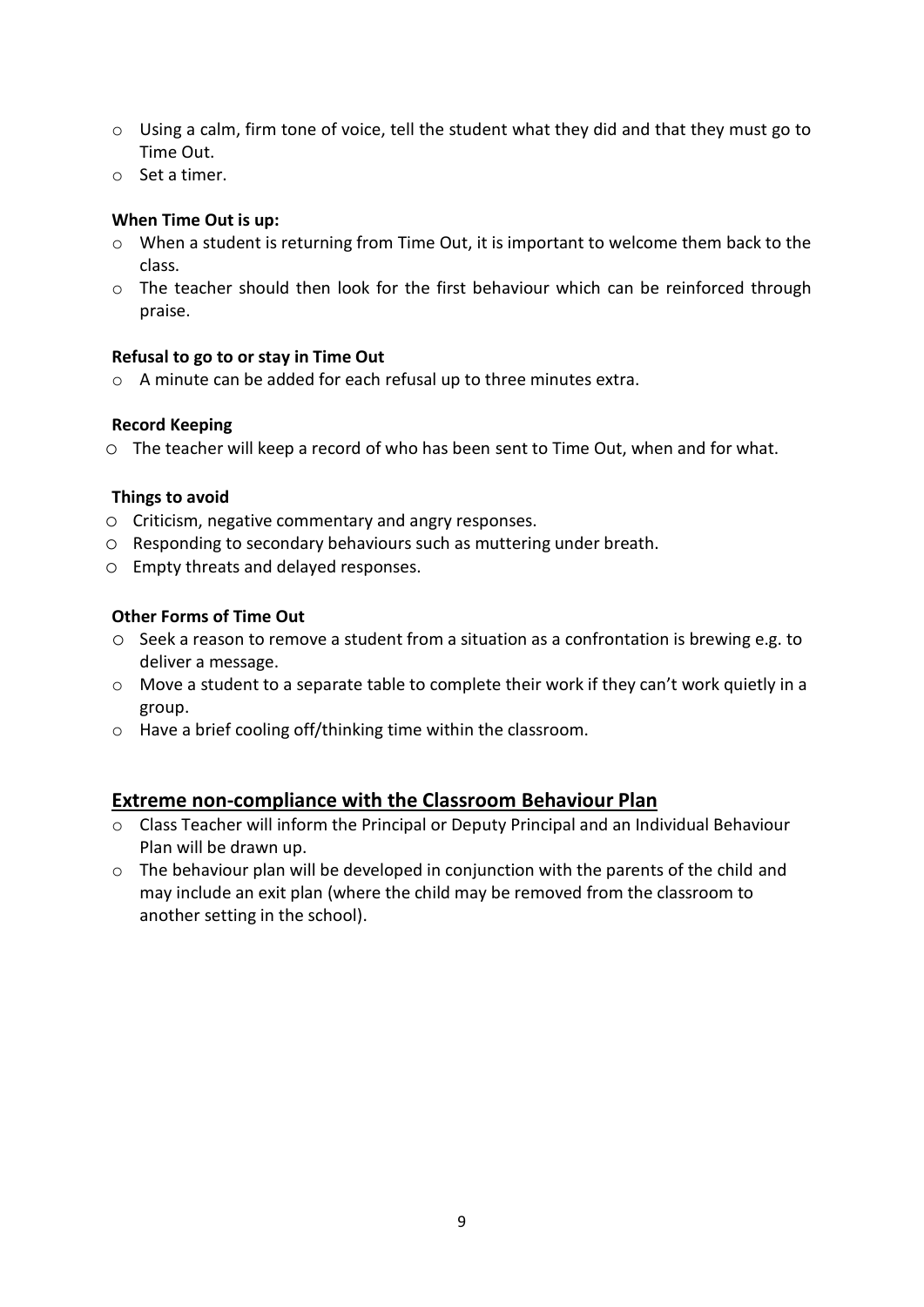# **Suspensions and expulsions:**

The entitlement to education is protected in a range of constitutional and legal provisions and in human rights Conventions. These legal protections for the individual student's right to education mean that decisions to suspend or expel a student are open to appeal and may be subject of judicial review by the High Court.

Fair procedures based on the principles of natural justice (**the right to be heard** and **the right to impartiality**) must be adhered to before a child is suspended or expelled.

In a school, fair procedures apply to

- 1) The **investigation** of alleged misbehaviour that may lead to suspension or expulsion and
- 2) The process of **decision-making** as to
	- a) Whether the student did engage in the misbehaviour and
	- b) What sanction to impose.

The **right to be heard** means that the student and his/her parents are fully informed about an allegation and the processes that will be used to investigate and decide the matter; and they must be given an opportunity to respond to an allegation **before** a decision is made and before a serious sanction is imposed.

**Absence of bias in the decision-maker** means that if the child accused of the misconduct is a son or daughter of a member of the Board of Management, the member of the BOM would not be involved in the decision and would absent himself/herself from the Board for any consideration of the matter by the Board.

The principle of **impartiality in decision-making** means that it is preferable that, where possible, the Principal arranges for another member or members of staff (the staff members should not be on the Board of Management, should not be the person alleging the misbehaviour, should not be a victim and should not be a witness) to conduct the investigation and to present a full report on the facts of the case and any other relevant information to the Principal to be considered by the Board of Management.

# **Suspension**

Suspension is defined as: *requiring the student to absent himself/herself from the school for a specified, limited period of school days.*

# **Expulsion**

A student is expelled from a school when a Board of Management makes a decision to permanently exclude him or her from the school having complied with the provisions of section 24 of the *Education (Welfare) Act 2000*.

# **Authority to Suspend or Expel**

The Board of Management of Scoil Bhríde has the authority to suspend or expel a student.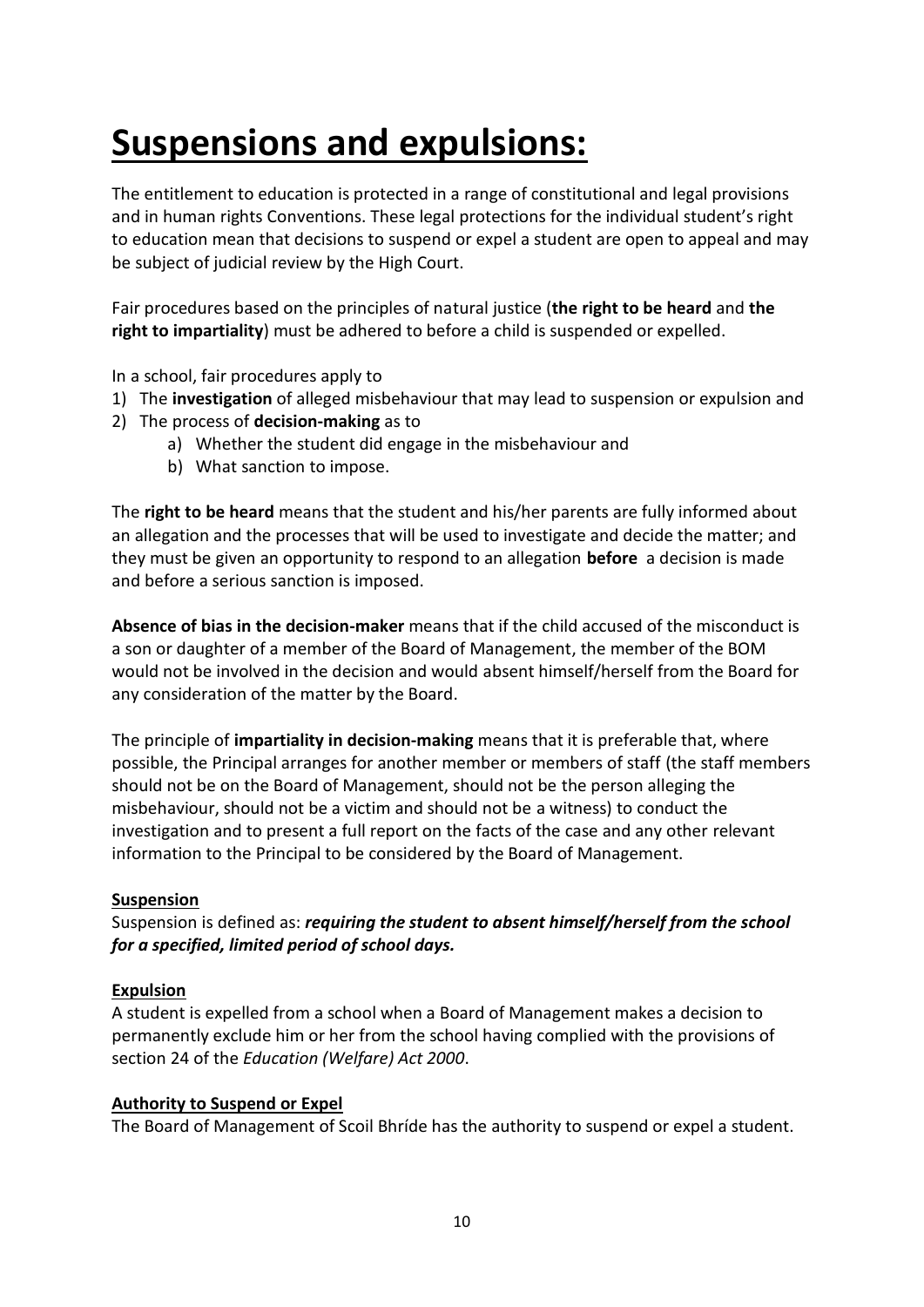# **The Grounds for suspension**

Suspension should be a proportionate response to the behaviour that is causing concern. Normally, other interventions will have been tried before a suspension, and the school staff will have reviewed the reasons why these have not worked. The decision to suspend a student requires serious grounds such as that:

- The student's behaviour has had a seriously detrimental effect on the education of other students.
- The student's continued presence in the school at this time constitutes a threat to safety.
- The student is responsible for serious damage to property.

A single incident of serious misconduct may be grounds for suspension.

# **The Grounds for expulsion**

Expulsion should be a proportionate response to the student's behaviour. Expulsion of a student is a very serious step, and one that should only be taken by the Board of Management in extreme cases of unacceptable behaviour. The school should have taken significant steps to address the misbehaviour and to avoid expulsion of a student including, as appropriate:

- Meeting with the student and parents to try and find ways of helping the student to change his/her behaviour
- Ensuring that the student understands the possible consequences of his/her behaviour should it persist
- Ensuring that all other possible options have been tried.
- Seeking the assistance of support agencies (NEPs, NCSE, Child and Family Agency) and other agencies as appropriate.

A proposal to expel a student requires serious grounds and will only be considered by the Board of Management where it believes that every possible intervention has been implemented and all possibilities of changing the student's behaviour have been exhausted.

# **Determining the apppropriatness of proposing to suspend or expel a student**

The Board of Management will consider the following factors before proposing to suspend or expel a student

- 1. The nature and seriousness of the behaviour.
- 2. The context of the behaviour.
- 3. The impact of the behaviour.
- 4. The interventions tried to date.
- 5. Whether the suspension or expulsion is a proportionate response.
- 6. The possible impact of suspension or expulsion.

# **Suspension as part of a behaviour management plan**

If it is agreed that the purpose of the proposed suspension cannot be achieved in any other way, suspension will be part of an agreed plan to address the student's behaviour. The suspension should:

- Enable the school to set behavioural goals with the student and his/her parents.
- Give school staff an opportunity to plan other interventions.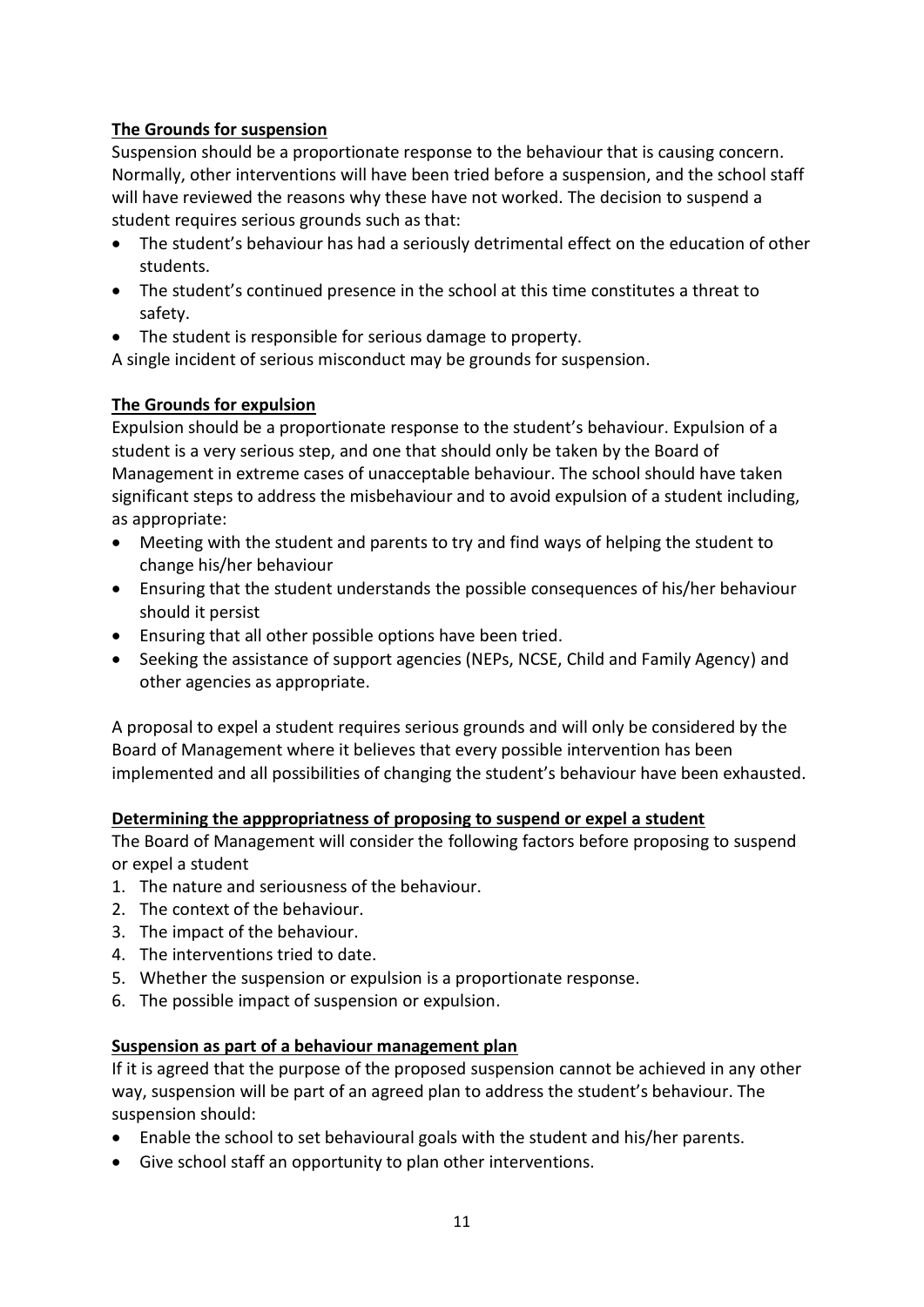Impress on a student and his/her parents the seriousness of the behaviour.

# **Procedures of suspension**

- The student and the parents of the student will be informed in writing about the complaint, how it will be investigated and that it could result in suspension.
- The school will invite the parents and student to attend a meeting to give them an opportunity to respond to the complaint.
- If a suspension is to be implemented the Principal will notify the parents of the student in writing. The letter will confirm:
	- o The period of the suspension and the dates on which the suspension will begin and end.
	- o The reasons for the suspension.
	- o Any study programme to be followed by the student.
	- o The arrangements for returning to school.
	- o The provision for an appeal to the Board of Management.
	- $\circ$  Where the total number of days for which the student has been suspended in the current school year reaches 20 days, the parent have a right to appeal to the Secretary General of the Department of Education and Skills.

# **Grounds for removing a suspension**

The Board of Management may decide to remove a suspension for any reason or may be directed by the Secretary General of the Department of Education and Skills to remove a suspension following an appeal under Section 29 of the Education Act.

# **After the suspension ends**

- The school will have a plan to help the student take responsibility for catching up on work missed.
- The school will identify a member of staff to support the student with re-integration.
- The student will be given the opportunity and support for a fresh start. The student should know that he/she has a clean slate.

# **Records and Reports**

Formal written records will be kept in the school of:

- the investigation
- the decision-making process
- the decision and the rationale for the decision
- the duration of the suspension and any conditions attached to the suspension

The Board of Management will keep reports on the reasons for and the duration of all suspensions.

The Principal will report all suspensions to the National Education Welfare Board in accordance with the NEWB reporting guidelines (Education (Welfare) Act 2000, section 21 (4a)).

# **Review of use of suspension**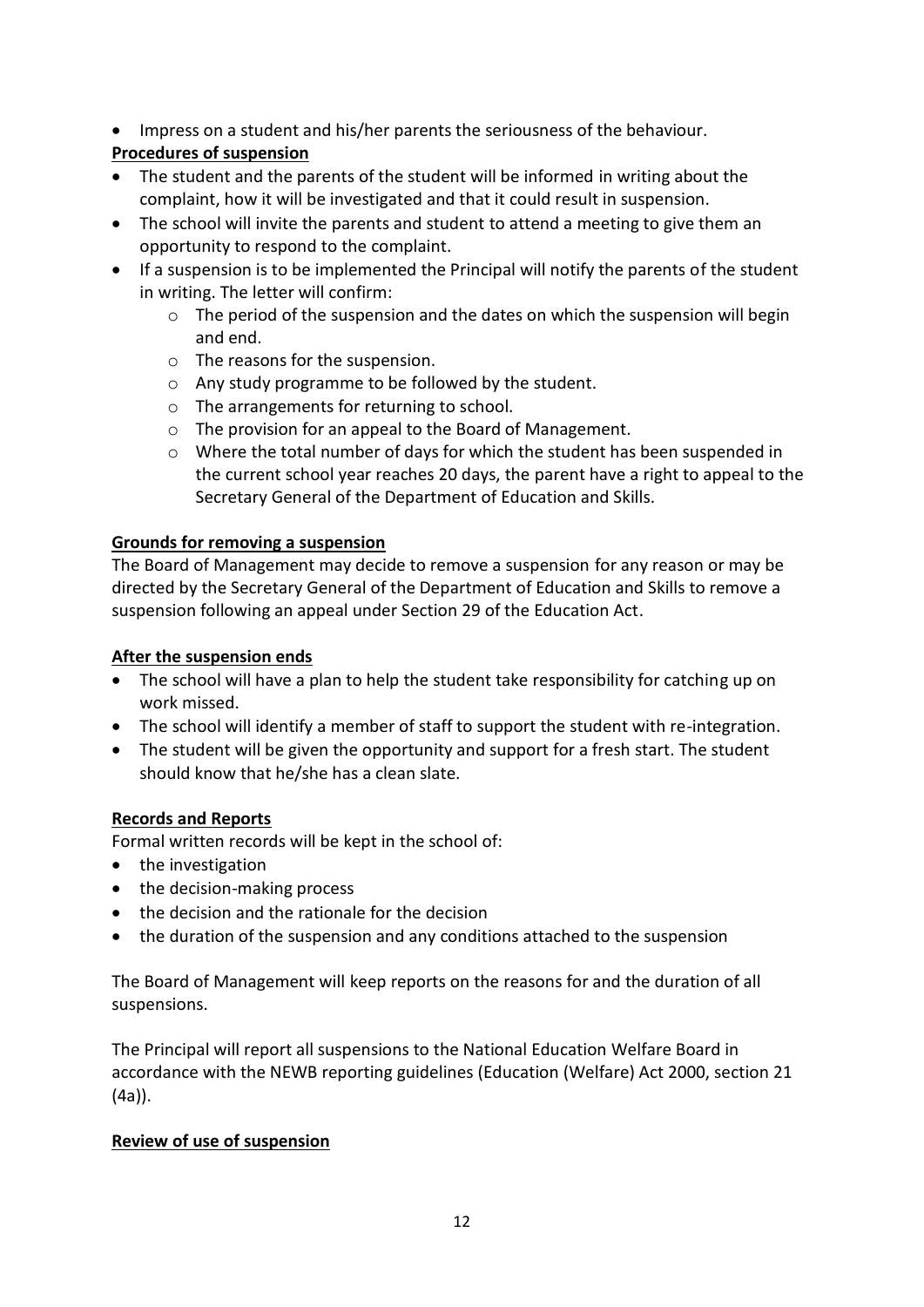The Board of Management will regularly review the use of suspension in the school to ensure that its use is appropriate and effective.

# **Procedures for Expulsion**

Schools are required by law to follow fair procedures as well as procedures prescribed under the *Education (Welfare) Act 2000,* when proposing to expel a student. Where a preliminary assessment of the facts confirms serious misbehaviour that could warrant expulsion, the procedural steps will include:

# 1. **A detailed investigation carried out under the direction of the Principal**.

- a. The student and the parents of the student will be informed in writing about the details of the alleged misbehaviour, how it will be investigated and that it could result in expulsion.
- b. The student and parents will be invited to a meeting and given an opportunity to respond to the complaint of serious misbehaviour before a decision is made and before a sanction is imposed.

# **2. A recommendation to the Board of Management by the Principal.**

Where the Principal forms the view, based on the investigation of the alleged misbehaviour, that expulsion may be warranted, the Principal makes a recommendation to the Board of Management to consider expulsion. The Principal will:

- a. Inform the parents and student that the Board of Management is being asked to consider expulsion.
- b. Ensure that the parents have records of: the allegations against the student; the investigation; and written notice of the grounds on which the Board of Management is being asked to consider expulsion.
- c. Provide the Board of Management with the same comprehensive records as are given to the parents.
- d. Notify the parents of the date of the hearing by the Board of Management and invite them to that hearing.
- e. Advise the parents that they can make a written and oral submission to the Board of Management.
- f. Ensure that the parents have enough notice to allow them prepare for the hearing.

# **3. Consideration by the Board of Management of the Principal's recommendation; and the holding of a hearing.**

- a. The Board will review the initial investigation and satisfy itself that the investigation was properly conducted in line with fair procedures.
- b. The Board will undertake its own review of all documentation and the circumstances of the case.
- c. The Board will ensure that no party who has had involvement with the circumstances of the case is part of the Board's deliberations.

Where the Board of Management decides to consider expelling the student, it will hold a hearing. At the hearing:

a. The Principal and the parents put their case to the Board in each other's presence.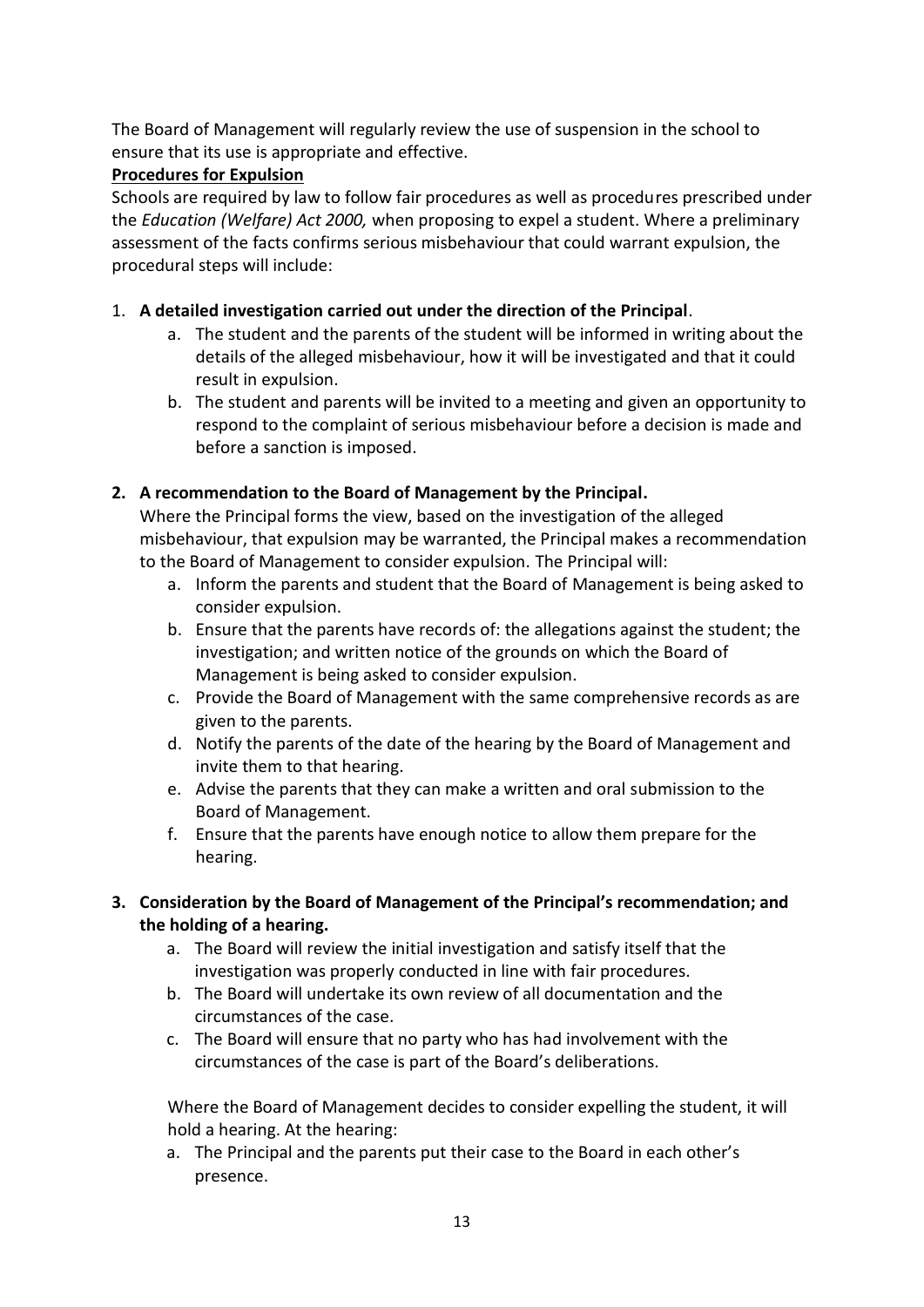- b. Each party will be allowed to question the evidence of the other party directly.
- c. The parents may make a case for lessening the sanction.
- d. The parents may wish to be accompanied at the hearing and the Board will facilitate this.

During the conduct of the hearing, the Board will ensure that it is impartial between the Principal and the student. When both sides have been heard, the Board will ensure that the Principal and the parents are not present for the Board's deliberations.

# **4. Board of Management deliberations and actions following the hearing.**

Having heard from all sides, the Board will decide whether or not the allegation is substantiated and, if so, whether or not expulsion is the appropriate sanction. If the Board is of the opinion that the student should be expelled, the Board will notify the Educational Welfare Officer (EWO) in writing of its opinion and the reasons for this opinion.

The student will not be expelled before the passage of twenty school days from the date on which the EWO receives this written notification.

The Board will inform the parents in writing of it conclusions and the next steps in the process. Where expulsion is proposed, the parents will be told that the Board will inform the EWO.

# **5. Consultations arranged by the Educational Welfare Officer**

Within twenty days of receipt of a notification from the Board of Management of its opinion that a student should be expelled, the Educational Welfare Officer must:

- a. Make all reasonable efforts to hold individual consultations with the Principal, the parent and student and anyone else who may be of assistance.
- b. Convene a meeting or those parties who agree to attend.
- c. The purpose of the consultations and meeting is to plan for the student's future education.
- d. Pending these consultations, the Board of Management may consider it appropriate to suspend a student. Suspension should only be considered where there is a likelihood that the continued presence of the student during this time will seriously disrupt the learning of others, or represent a threat to the safety of other students or staff.

# **6. Confirmation of the decision to expel**

Where the twenty day period has elapsed, and where the Board of Management remains of the view that the student should be expelled, the Board of Management will formally confirm the decision to expel. Parents will be notified immediately that the expulsion will now proceed and they will be told about the right to appeal and supplied with the standard form on which to lodge an appeal. A formal record will be made of the decision to expel the student.

#### **Review of use of expulsion**

The Board of Management will regularly review the use of expulsion in the school to ensure that it is used appropriately.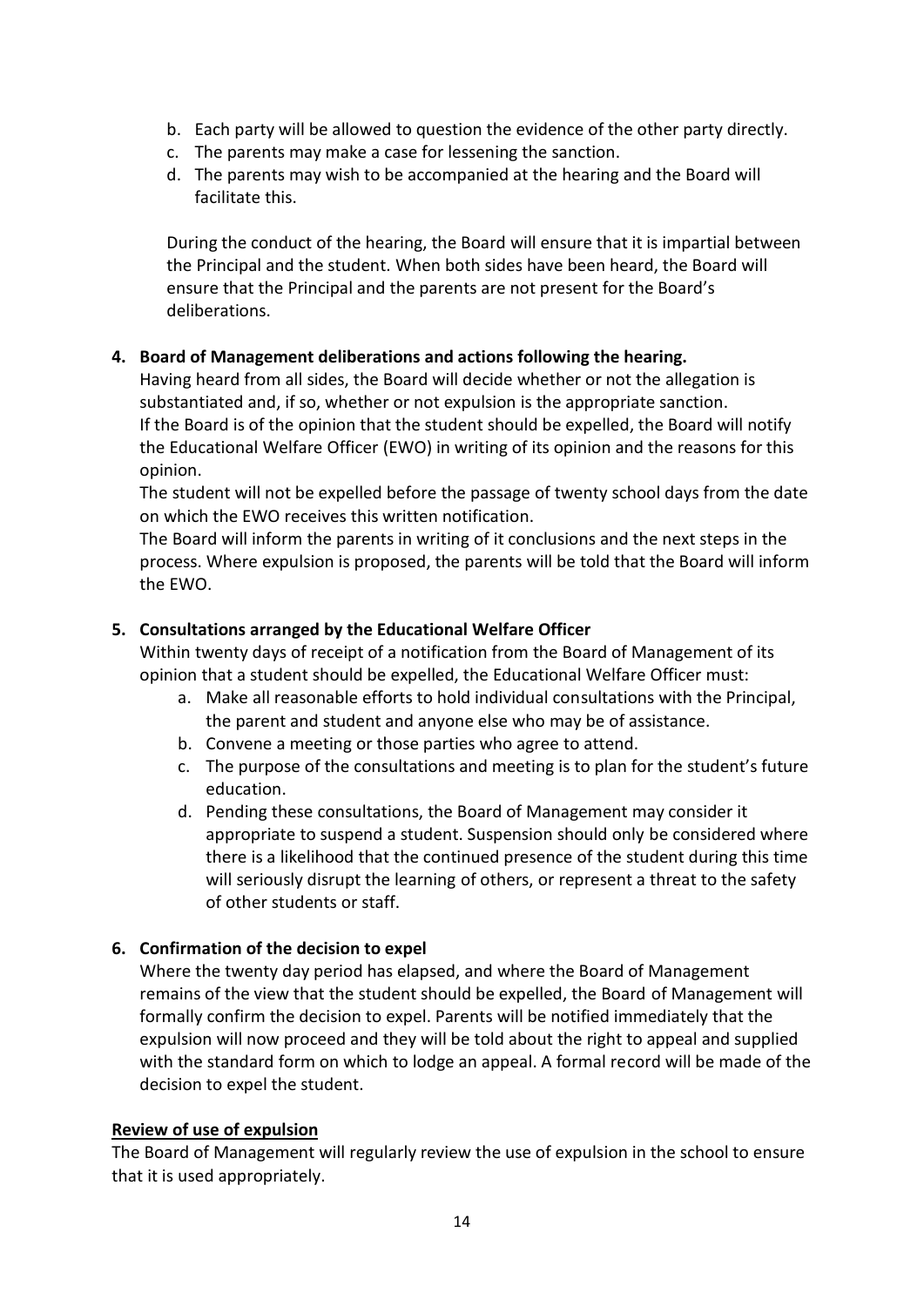# **APPENDIX A: PROCEDURES FOR TEACHERS REGARDING BREAK TIMES**

- Each teacher does 40 minutes of yard duty each week over two days.
- On one day the teacher will supervise the first break and on the other day the teacher will supervise the second break.
- When a teacher is on 'yard-duty' for the first break, he/she will be able to take his/her own break at the second break and vice versa.
- If on the day of his/her 'yard-duty', a teacher is taking an EPV day or any other absence which he/she knows about in advance; he/she should organise to swap yard duty with another teacher.
- Each teacher is responsible for bringing his/her class to the yard and collecting his/her class from yard.
- Stairways are considered a Health and Safety hazard in Primary Schools. Children need to be reminded to walk in single file and hold the bannister when using the stairs. When supervising children on the stairs, teachers need to stand in a position that they have a view of the full stairs. Children should always be supervised on the stairs.

#### **Children eating their lunches**

- The children eat their lunch before going out to the yard.
- Eating regularly is very important to ensure that learning takes place.
- **Lunches should not be taken out to the yard**.
- While we have agreed to let the children eat in the classroom before break-times, the children should be made aware that allowing them time to eat, is **not giving them an extra break-time**.
- The children should eat quietly while the teacher continues on teaching. We have agreed that Formal Roll Call will take place in each classroom from 10:20 – 10:30. During this time, the children may have a drink and eat their piece of fruit. The teacher should use the time for Gaeilge as well as calling the roll. Suggestions of questions to be asked at this time will be distributed to each class teacher soon.
- Scoil Bhríde is a Catholic school and the 'Alive O' programme is taught in each class. Religion should be time-tabled in each class from 12:05 – 12:35. The children should be allowed eat their lunch from 12:25 – 12:35. Each teacher should read to the children at that time (either the story for that week's religion or an appropriate story/novel).
- Children should not be allowed share lunches. If a child forgets his/her lunch, please inform the office.
- On 'wet days', the children should eat their lunch during break-times, as they will be sitting down at their places.